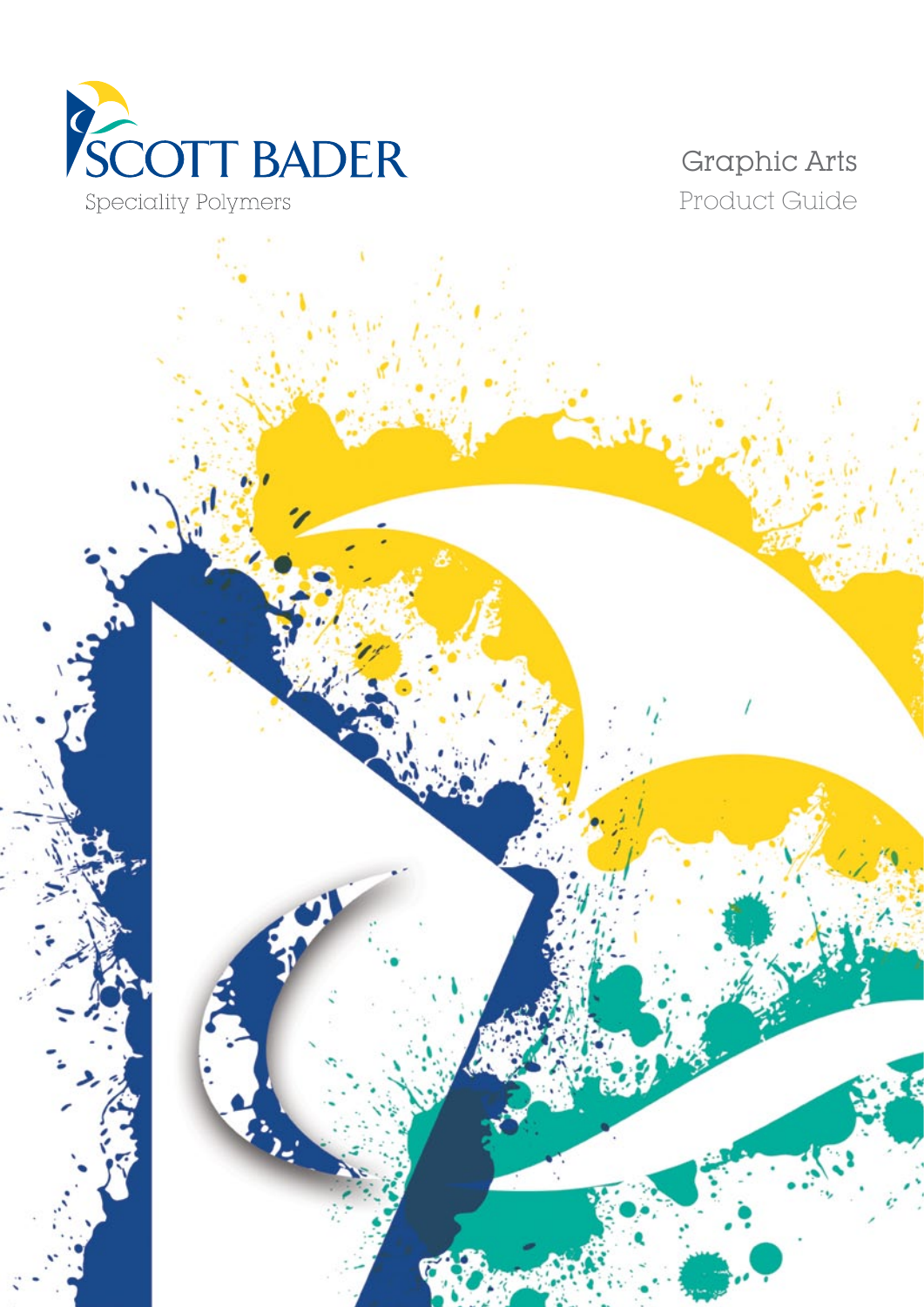

### the company

Scott Bader was established in 1921 and today we are a multinational chemical company employing 600 people worldwide.

Our key activities are the development, manufacture, distribution and sales of synthetic resins and polymers into applications such as marine, land transport, adhesives, building and decoration, graphic arts, surface coatings and textiles.

Our high quality products are sold under established brand names such as Crystic, Fireguard, Crestomer, Texicryl, Texipol, Crestakyd and Crestacryl.

From our five manufacturing sites, located in the UK, France, Croatia, the Middle East and South Africa, we are in the position to manufacture and distribute both Composite and Speciality Polymer products on a global basis.

# Graphic Arts

Scott Bader first manufactured polymers for the Graphic Arts market in the 1960s.

Today we have an extended portfolio which can be used in a variety of applications including OPVs, specialist adhesives, inks for absorbent and low energy substrates.

As a Speciality resin supplier we understand the performance that the market demands and we work closely with our customers to provide technical solutions. Texicryl waterborne technology has become synonymous with performance in the Graphic Arts sector.





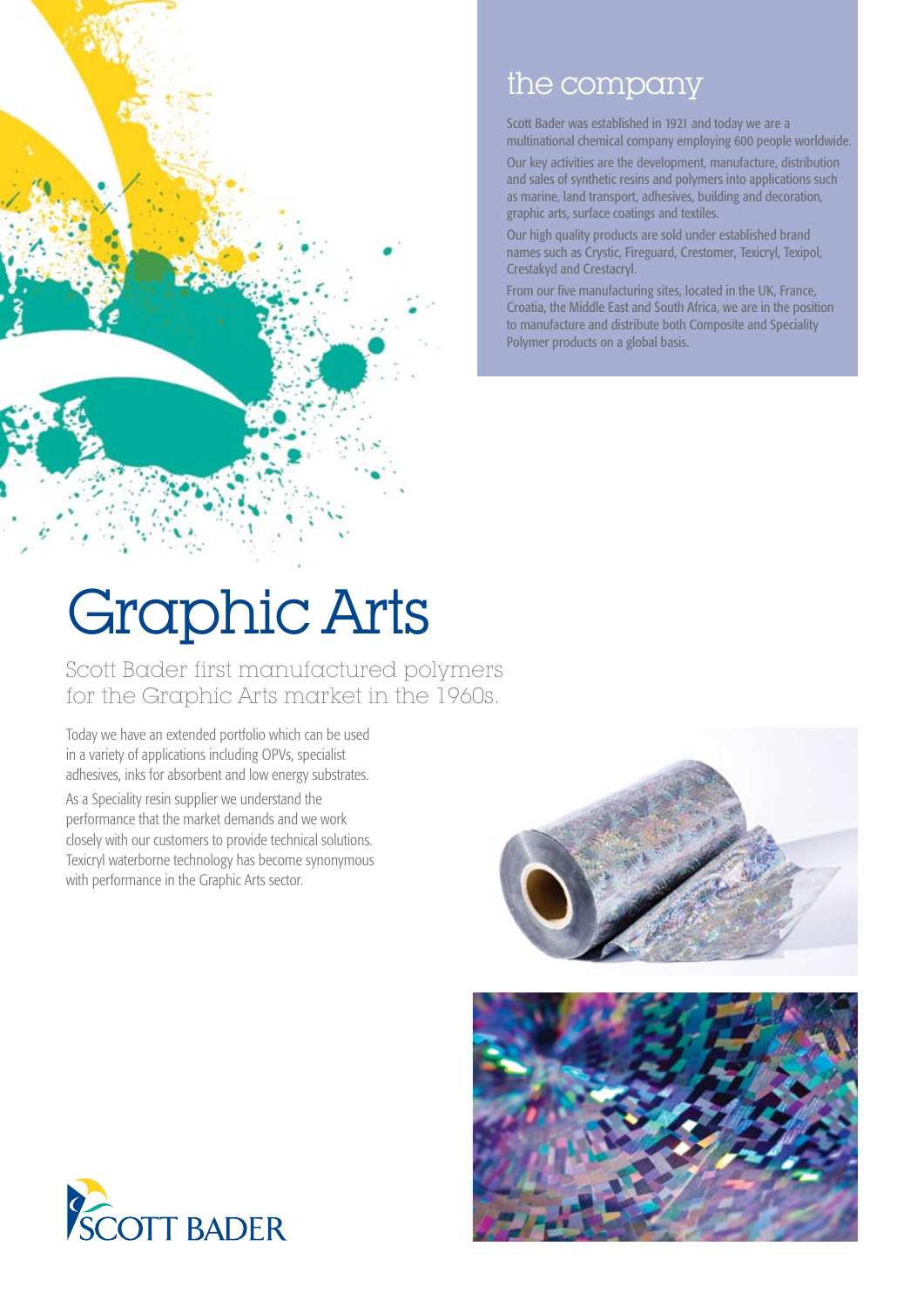|                               | <b>Colloid stabilised emulsions</b>                                                                                                                                                                                    | NVC% | Viscosity mPa.S   | 到              | MFFT °C                  | پ<br>త్   | FDA*         | $\bullet$<br>Acid No. |
|-------------------------------|------------------------------------------------------------------------------------------------------------------------------------------------------------------------------------------------------------------------|------|-------------------|----------------|--------------------------|-----------|--------------|-----------------------|
| Texicryl 13-819               | Emulsion vehicle with unique plasticiser technology. Good heat/blocking<br>resistance, for highest gloss applications.                                                                                                 | 50   | 300               | 8.5            | $\circ$                  | 93        | ✓            | 45                    |
| Texicryl 13-809               | Hard emulsion for high gloss, fast drying coatings, OPV's and inks. Can be<br>used as deblocking modifier.                                                                                                             | 44   | 100               | 8.3            | 76                       | 82        | ✓✓           | 65                    |
| Texicryl 13-814               | Soft polymer with excellent water barrier properties for OPV's<br>and inks. Heat sealable. Very low Cobb value. Low slip coefficient.                                                                                  | 49   | 550               | 8.5            | < 0                      | 5         | ✓✓           | 46                    |
| Texicryl 13-813               | Low odour, soft polymer with superior gloss and holdout for use<br>in overprint varnishes. Heat sealable.                                                                                                              | 46   | 120               | 8              | < 0                      | $-9$      | ✓✓           | 62                    |
| Texicryl 13-818               | Modified acrylic copolymer for barrier coating applications with excellent<br>flexibility and low MVTR and Cobb Values.                                                                                                | 47   | 500               | 8.5            | < 0                      | 5         | J J          | 40                    |
|                               | <b>Polymers for sealable coatings and adhesives</b>                                                                                                                                                                    |      |                   |                |                          |           |              |                       |
| Texicryl 13-525               | For high quality blister packaging applications with superb seal integrity.<br>High gloss, good levelling, low blocking. Modifier for natural rubber latex<br>in cold seal applications.                               | 50   | 400               | 8.3            | < 0                      | $-5$      | $\checkmark$ | 35                    |
| Texicryl 13-526               | High performance styrene acrylic copolymer designed for use in cold seal<br>adhesives. Excellent early water resistance.                                                                                               | 50   | 200               | 4.5            | 12                       | 19        | ✓✓           | n/a                   |
| Texicryl 13-527               | Cold seal adhesive binder with high pigment binding properties. Can be used<br>in combination with Texicryl 13-528 to achieve desired properties.                                                                      | 50   | 90                | 6.5            | 26                       | 25        | Х            | n/a                   |
| Texicryl 13-528               | Soft styrene acrylic copolymer which can be used to modify the adhesion<br>characteristics of latex based adhesives.                                                                                                   | 50   | 100               | 6.5            | 10                       | 9         | ✓✓           | n/a                   |
| <b>Specialist Ink Binders</b> |                                                                                                                                                                                                                        |      |                   |                |                          |           |              |                       |
| Texicryl 13-503               | Designed for printing inks and non absorbent, low energy substrates,<br>gives excellent wet rub performance.                                                                                                           | 43   | 400               | 9              | < 0                      | $-50$     | $\checkmark$ | 68                    |
| Texicryl 13-824               | Hard non film forming emulsion which can be coalesced to form<br>a plasticiser and solvent resistant film. Excellent adhesion to vinyl and<br>non-absorbent susbstrates. Suitable for inks PVC flooring and wallpaper. | 45   | 190               | 8.5            | 70                       | 66        | N/A          | 65                    |
|                               | <b>Specialist polymer for paper and board</b>                                                                                                                                                                          |      |                   |                |                          |           |              |                       |
| Texicryl 13-811               | Alkali-soluble acrylic copolymer with good rub-resistance and high print<br>quality, suitable as a flexographic ink binder.                                                                                            | 41   | 55                | $\overline{4}$ | 2                        | 30        | N/A          | 59                    |
| Texicryl 13-812               | High efficiency alkali soluble binder for flexographic printing of cartons and<br>paper sacks.                                                                                                                         | 41   | 70                | 3.5            | 15                       | 28        | N/A          | 130                   |
| Texicryl 13-567               | For inks, exhibits exceptionally low paper curl, maximum opacity<br>and good transfer properties on extremely thin substrates.                                                                                         | 52   | 175               | 8.5            | 15                       | 30        | ✓            |                       |
| Texicryl 13-737               | Good pigment wetting for grinding media in aqueous printing inks,<br>also used as a let down vehicle.                                                                                                                  | 37   | 190               | 8.5            | 5                        | 46        | ✓            | 69                    |
|                               | <b>Solid styrene acrylic resins</b>                                                                                                                                                                                    |      | $\sim$ $\sqrt{ }$ |                |                          |           | $\bullet$    |                       |
| Texicryl S-02                 | Low molecular weight alkali soluble resin designed to improve<br>the gloss of water based overprint varnishes.                                                                                                         | 99   | N/A               | N/A            | N/A                      | 70        | $\checkmark$ | 250                   |
| Texicryl S-09                 | Mid range molecular weight resin with excellent pigment wetting<br>characteristics. Improves gloss and resolubility to waterbased coatings.                                                                            | 97   | N/A               | N/A            | N/A                      | 105<br>O) | ✓✓           | 220                   |
| Texicryl S-12                 | High molecular weight resin for pigment dispersion and fluid inks.                                                                                                                                                     | 97   | N/A               | N/A            | N/A                      | 105       | $\checkmark$ | 220                   |
| <b>Resin solutions</b>        |                                                                                                                                                                                                                        |      |                   |                | $\overline{\phantom{0}}$ |           |              |                       |
| Texicryl S-0933               | 33% solution of Texicryl S-09.                                                                                                                                                                                         | 33   | 2,000             | 8.5            | N/A                      | 105       | $\checkmark$ | 218                   |
| Texicryl S-0245               | 45% solution of Texicryl S-02.                                                                                                                                                                                         | 45   | 2,000             | 8.5            | N/A                      | 70        | $\sqrt{2}$   | 250                   |
| Texicryl S-0933M              | 33% solution of Texicryl S-09 in monoethanolamine.                                                                                                                                                                     | 33   | 300               | 8.5            | N/A                      | 105       | ✓            | 186                   |

 $\bullet$  $\ddot{\phantom{0}}$  $\bullet$ 

 $\bullet$ 

\*Based on FDA compliant raw materials. For full FDA statement and limitations, please refer to regulatory dept.

Key:-  $\sqrt{=} 175$ -105  $\sqrt{}= 176$ -170  $\cancel{\chi} =$  not compliant. Values given are an indication of characteristics and should not be taken as a supply specification.

All information is given in good faith but without warranty. We cannot accept responsibility or liability for any damage, loss or patent infringement resulting from the use of this information.